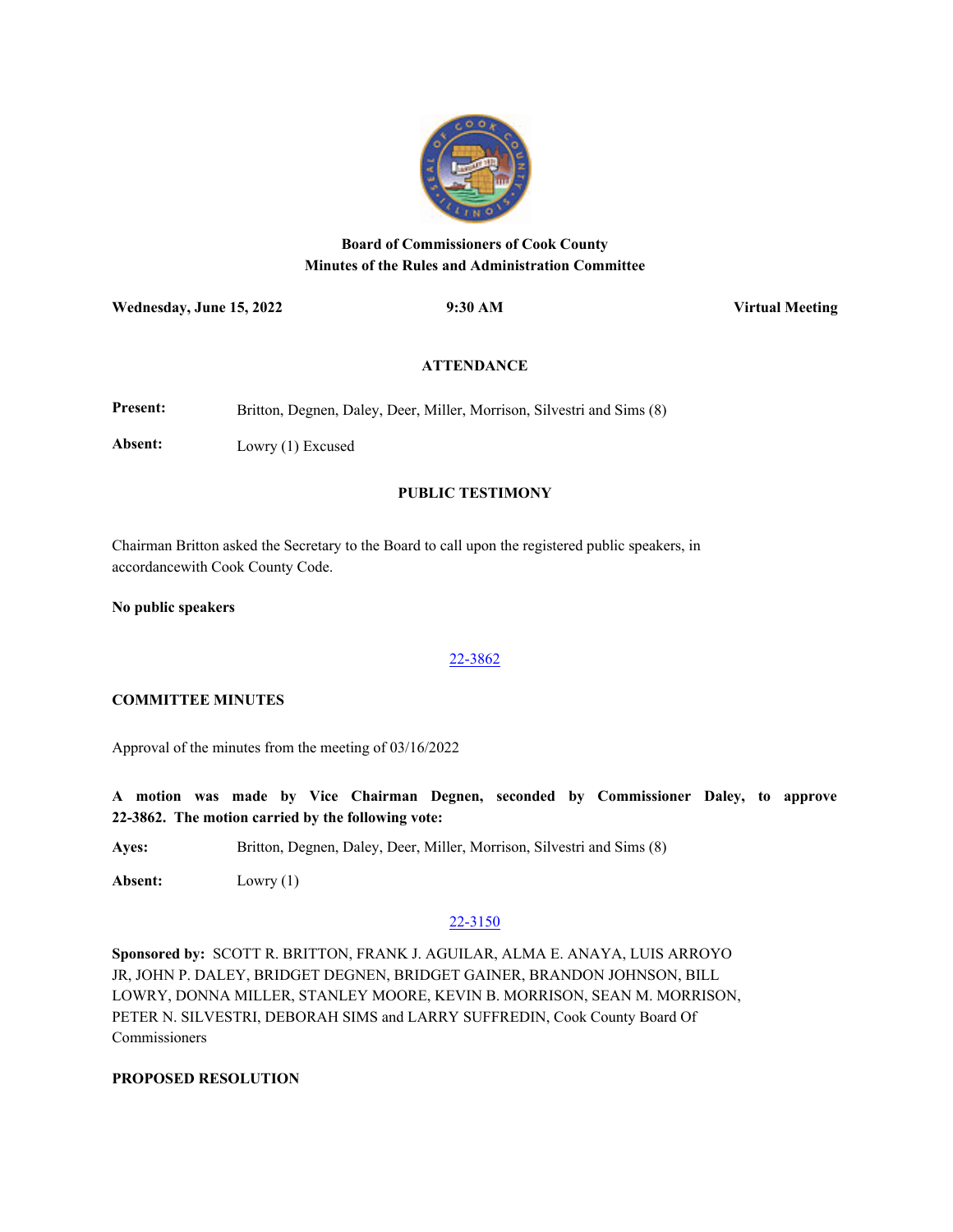## **DECLARING RACIAL OR OTHER DISCRIMINATORY COVENANTS IN REAL ESTATE RECORDINGS AND DEEDS VOID UNDER THE COOK COUNTY HUMAN RIGHTS ORDINANCE**

**WHEREAS,** there was a time when racial covenants in real estate recordings were permitted and which had the effect of prohibiting such properties to be owned, leased, or otherwise prevented the conveyance of property rights to individuals based upon their race, color, religion or national origin; and

**WHEREAS**, the State of Illinois, pursuant to Public Act 102-0110, has developed a streamlined process by which property owners may eliminate unlawful discriminatory covenants from property deeds effective January 1, 2022; and

**WHEREAS,** the Cook County Human Rights Ordinance prohibits unlawful discrimination based upon perceived status, practice, or expression of that person's race, color, sex, age, religion, disability, national origin, ancestry, sexual orientation, marital status, parental status, military discharge status, source of income, gender identity or housing status; or the actual or perceived association with such a person (Cook County Code of Human Rights, Section 42-31); and

**WHEREAS,** the Cook County Clerk's Office is prepared to efficiently process applications for the elimination of unlawful discriminatory covenants from property deeds; and

**NOW, THEREFORE, BE IT RESOLVED**, The Cook County Commission on Human Rights denounces any racial or other discriminatory covenant and declares such covenants are void under the Cook County Human Rights Ordinance.

**A motion was made by Commissioner Daley, seconded by Commissioner Miller, to recommend for approval 22-3150. The motion carried by the following vote:**

**Ayes:** Britton, Degnen, Daley, Deer, Miller, Morrison, Silvestri and Sims (8)

**Absent:** Lowry (1)

#### [22-3155](http://cook-county.legistar.com/gateway.aspx?m=l&id=/matter.aspx?key=61316)

**Presented by:** SISAVANH BAKER, Executive Director, Department of Human Rights and Ethics

#### **PROPOSED CHANGES TO PUBLIC FACING RULES AND REGULATIONS**

**Department:** Department of Human Rights & Ethics

**Summary:** Amendments were made to the Cook County Board of Ethics Procedural Rules to align with the December 2021 amendments to Code of Ordinances of Cook County Illinois, Division 2. Code of Ethical Conduct.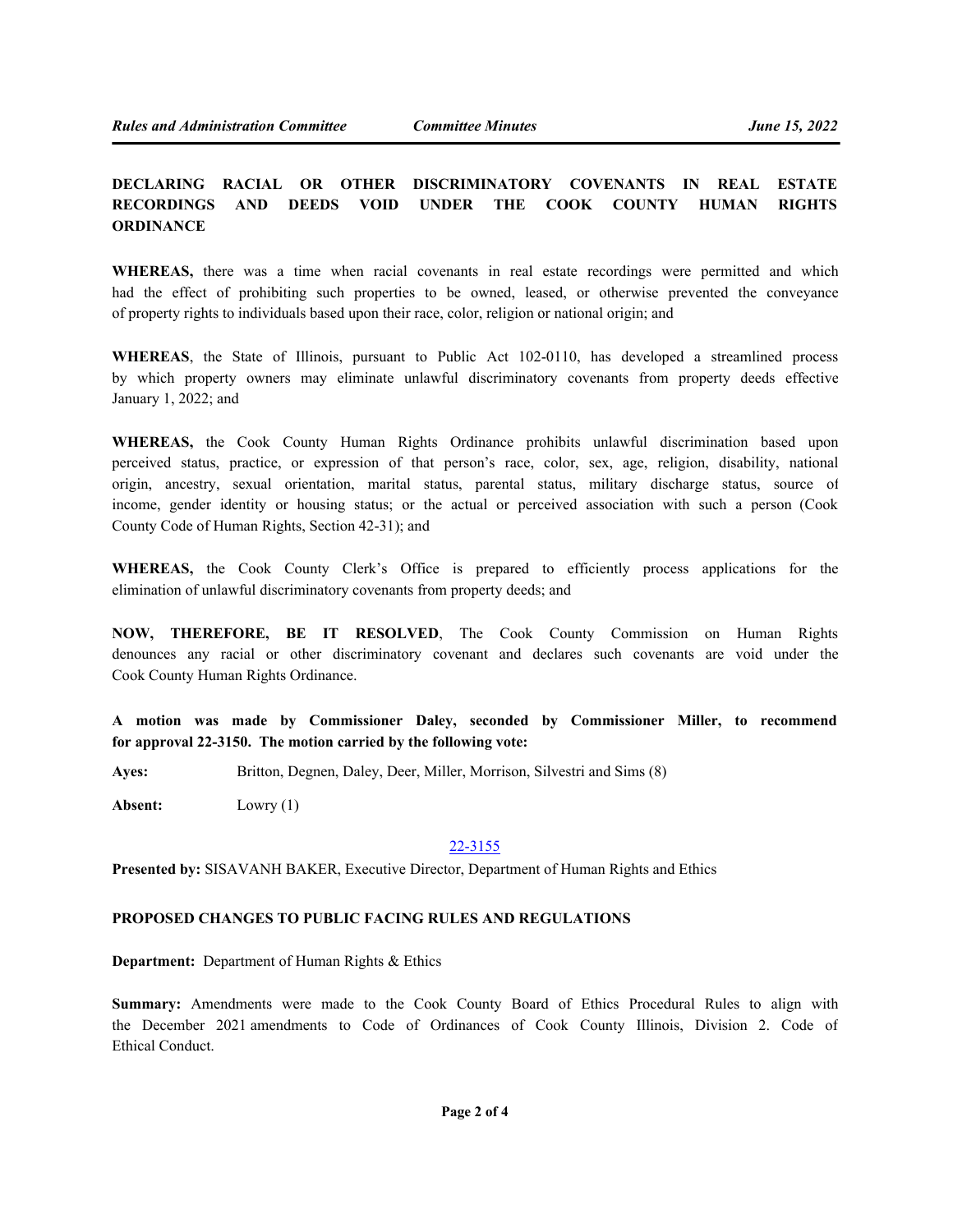Amendments include:

Addition of Section 9.9 - De Minimis Personal Use of Cook County Property and Resources;

Addition of Section 9.10 - Dual Employment;

Amendment to Section 3.10 - Statements by the General Public at Board Meetings to affirm procedural and etiquette expectations;

Amendment to Section 4.5 - Form of Request for Advisory Opinions to affirm Advisory Opinions must be requested in writing;

Amendment to Section 5.9 - Notice of Investigation and Opportunity to Present Information to affirm that the Board is not required to reveal the existence or nature of an investigation in order to preserve the confidentiality and integrity of any investigative inquiry;

Amendment to Section 5.15 - Time to Complete Investigation and Suspension of Investigation to affirm the Board will complete investigations as promptly as reasonable under the circumstances; and

Amendment to Section 8.1 - Limitations on Contributions to clarify the definitions of "official action" and "ministerial in nature" and to affirm that political contribution limitations apply to those who sought or are seeking official action, are doing or seek to do business with the County, and lobby the County.

**A motion was made by Commissioner Daley, seconded by Commissioner Silvestri, to recommend for deferral 22-3155. The motion carried by the following vote:**

**Ayes:** Britton, Degnen, Daley, Deer, Miller, Morrison, Silvestri and Sims (8)

**Absent:** Lowry (1)

#### [22-3169](http://cook-county.legistar.com/gateway.aspx?m=l&id=/matter.aspx?key=61330)

**Presented by:** KAREN A. YARBROUGH, County Clerk

### **JOURNAL OF PROCEEDINGS**

COOK COUNTY CLERK, Karen A. Yarbrough, presented in printed form a record of the Journal of Proceedings of the regular (Virtual) meeting held on 3/17/2022.

**A motion was made by Commissioner Daley, seconded by Commissioner Deer, to recommend for approval 22-3169. The motion carried by the following vote:**

**Ayes:** Britton, Degnen, Daley, Deer, Miller, Morrison, Silvestri and Sims (8)

**Absent:** Lowry (1)

#### [22-3289](http://cook-county.legistar.com/gateway.aspx?m=l&id=/matter.aspx?key=61443)

## **Page 3 of 4**